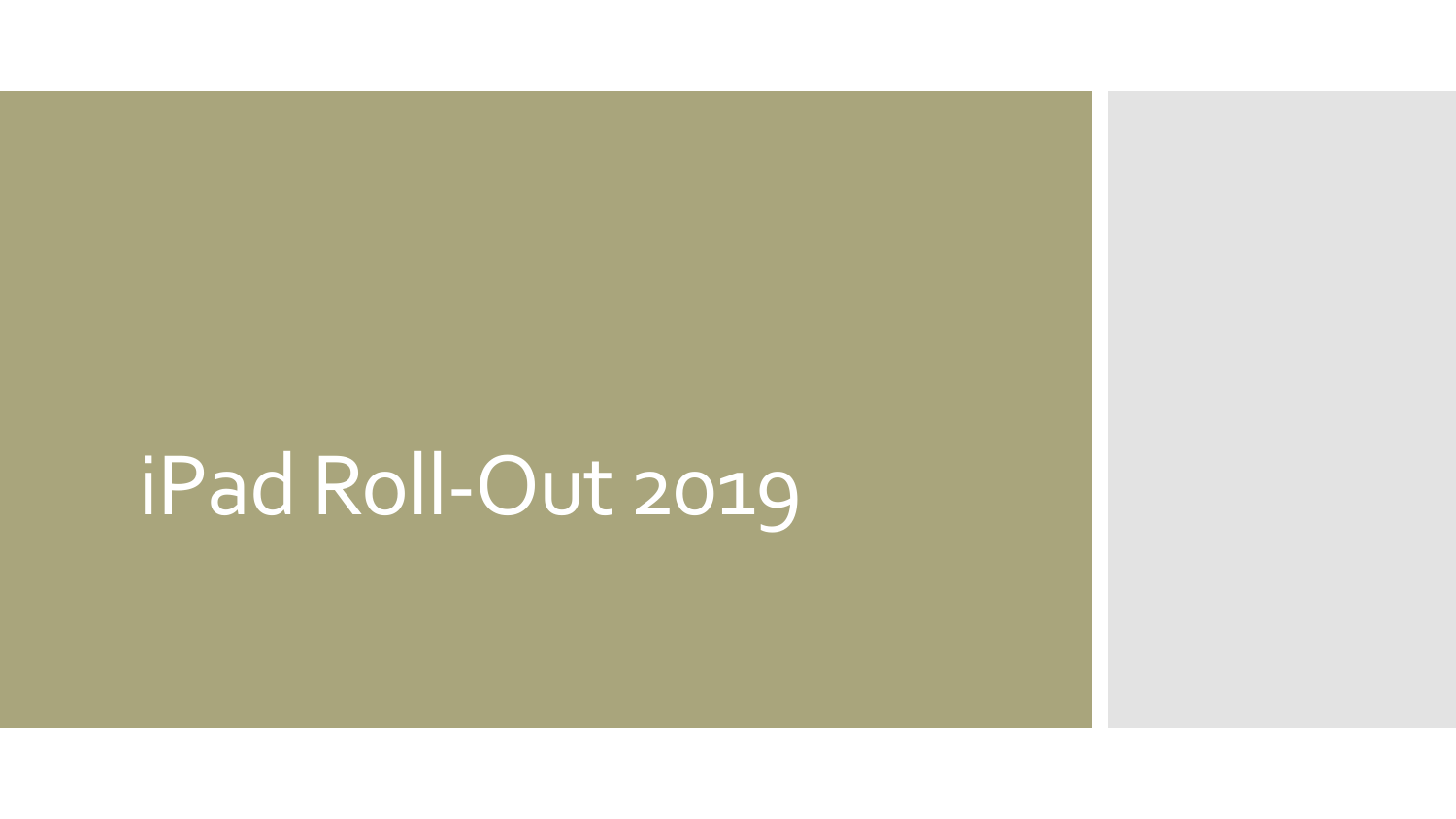Why we use digital technology in our classrooms

- *We have an obligation to prepare your boys for the working world*
- *We believe that this encompasses training them on packages such as Office 365:*
	- *Teaching them to work seamlessly with peers and teachers*
	- *Teaching them how to work effectively with programmes such as Excel*
	- *Teaching them digital hygiene*
- *The opportunities are exciting and rewarding, it is our job to ensure that they are delivered well*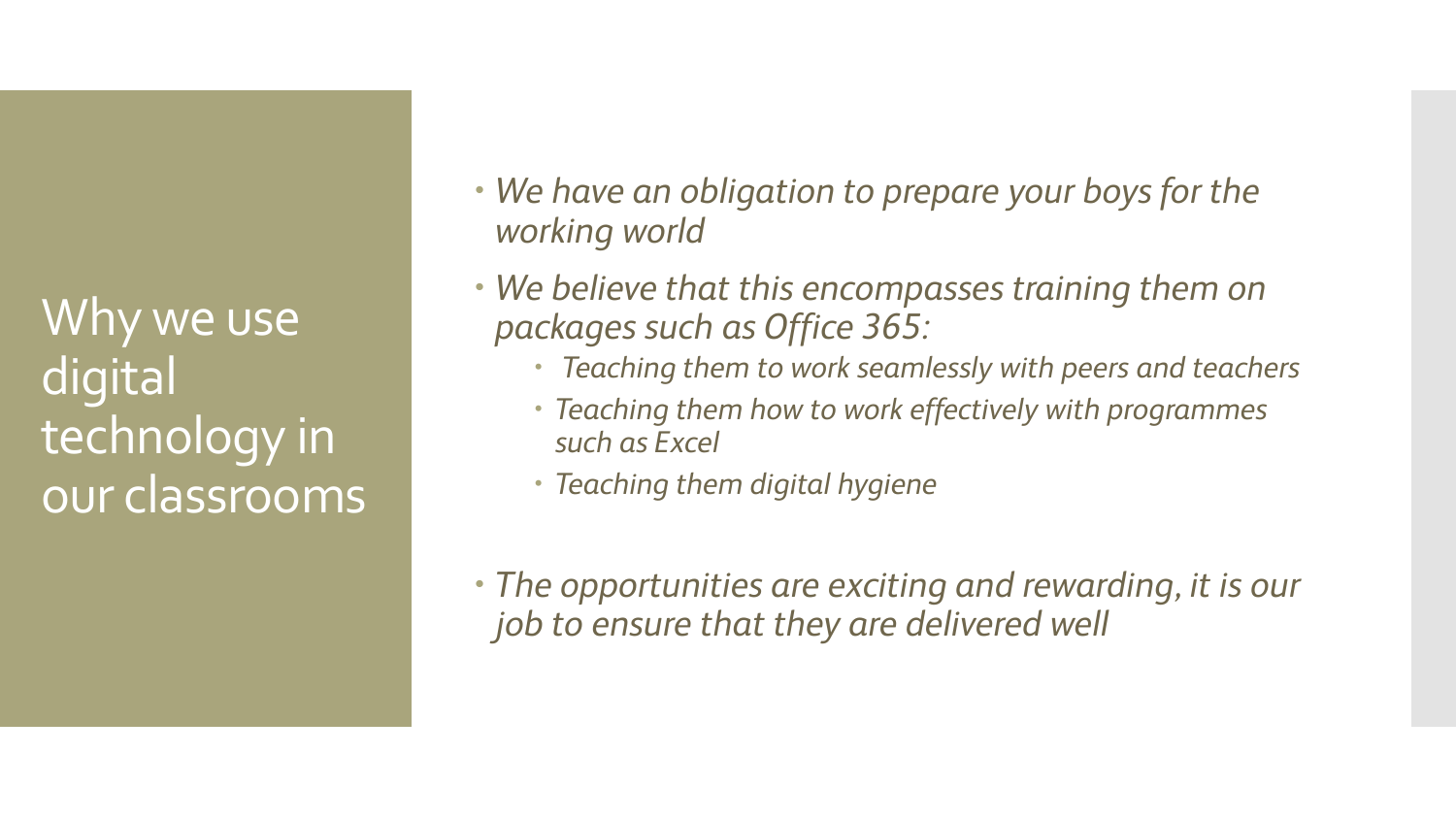#### How we use them

- *Teachers still use their professional judgement to determine the best way to support students, the iPad is used to enhance learning*
- *Most obviously through research, but also by filming results in science, by documenting processes in art, by developing techniques with GarageBand etc.*
- *Also used for accessing shared learning resources, submitting homework, receiving individual feedback*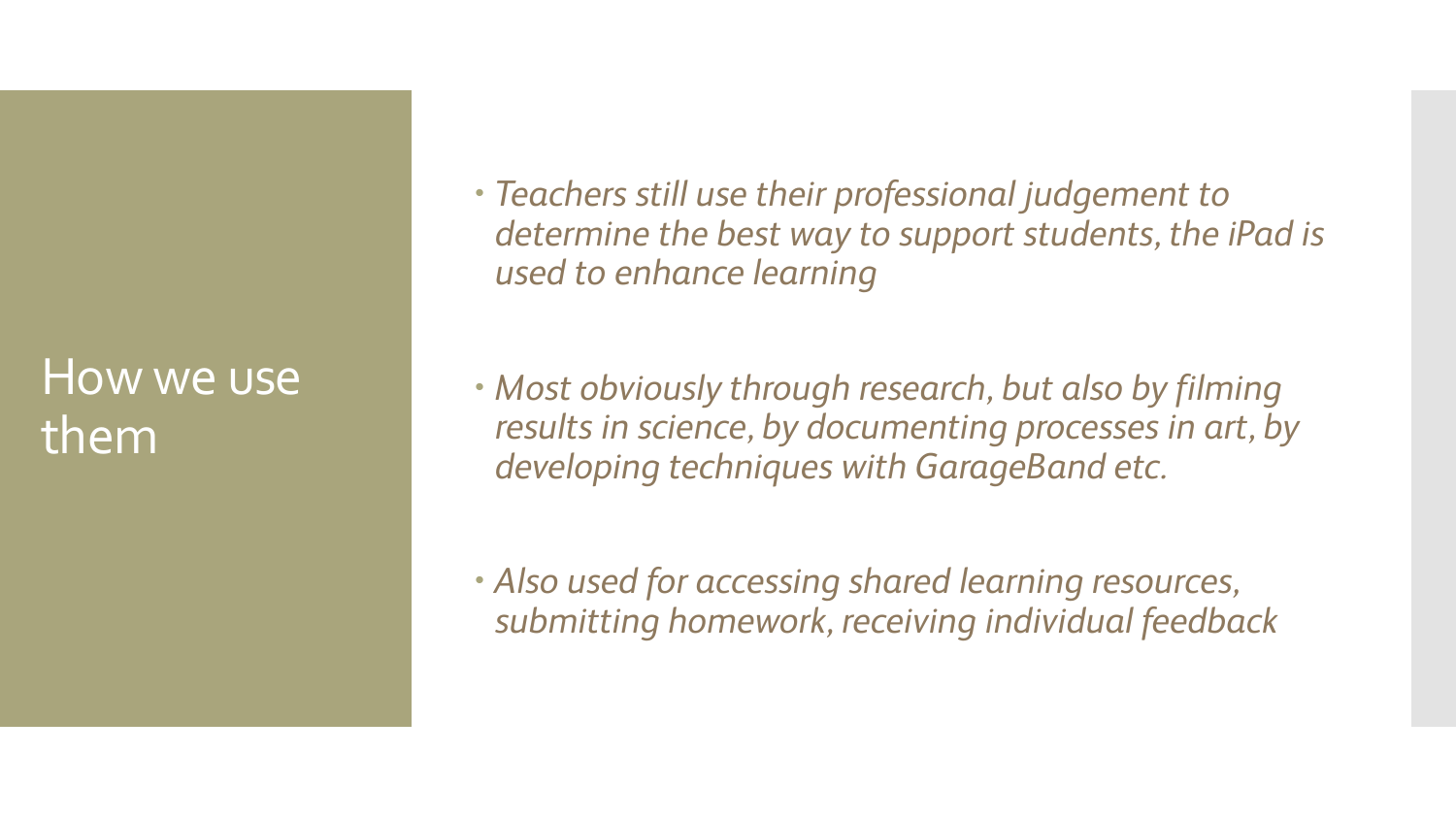**Student** feedback

- *Using SharePoint Teams work can be completed more quickly and marked more quickly. Feedback is faster*
- *Boys enjoy having more control over their work, and become more focussed*
- *Independent learning and research is fostered, both key skills for the working world*
- *Fake news – we undertake to train the boys to recognise news of value/credibility*
- *Cybersecurity, DeepFake*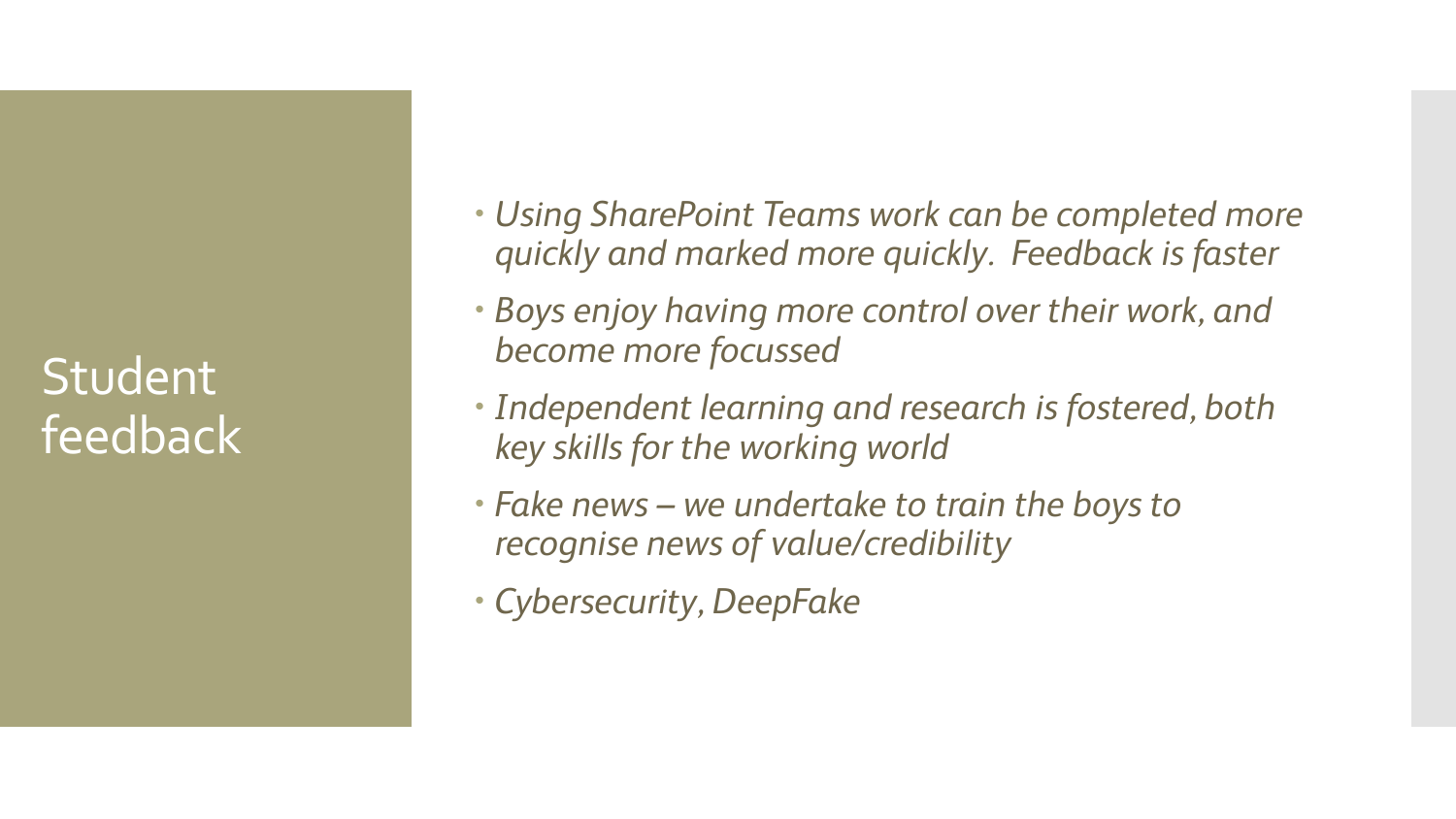### Quotes from Year 10 boys

- *"The iPad has impacted my learning because it allows me to access information much more quickly than a textbook and allows me to indulge in my subjects more thoroughly. It allows me to do my homework more efficiently through the apps installed, such as showbie."*
- *"It has enabled access to knowledge instantly whilst still in the class room. it can be used to create posters or simply write an essay and is also great practise for the world of work which for this generation will no doubt rely completely on technology so it is good to know how to use it productively"*
- *"The iPad allows for immediate access to resources online that could benefit me, for example for researching or other resources, this helps me a lot. It also helps with revision by being able to access previous lesson I have done in a year."*
	- *"It helps us understand the world as it will be when we are working, we will be working with technology so this prepares us for that."*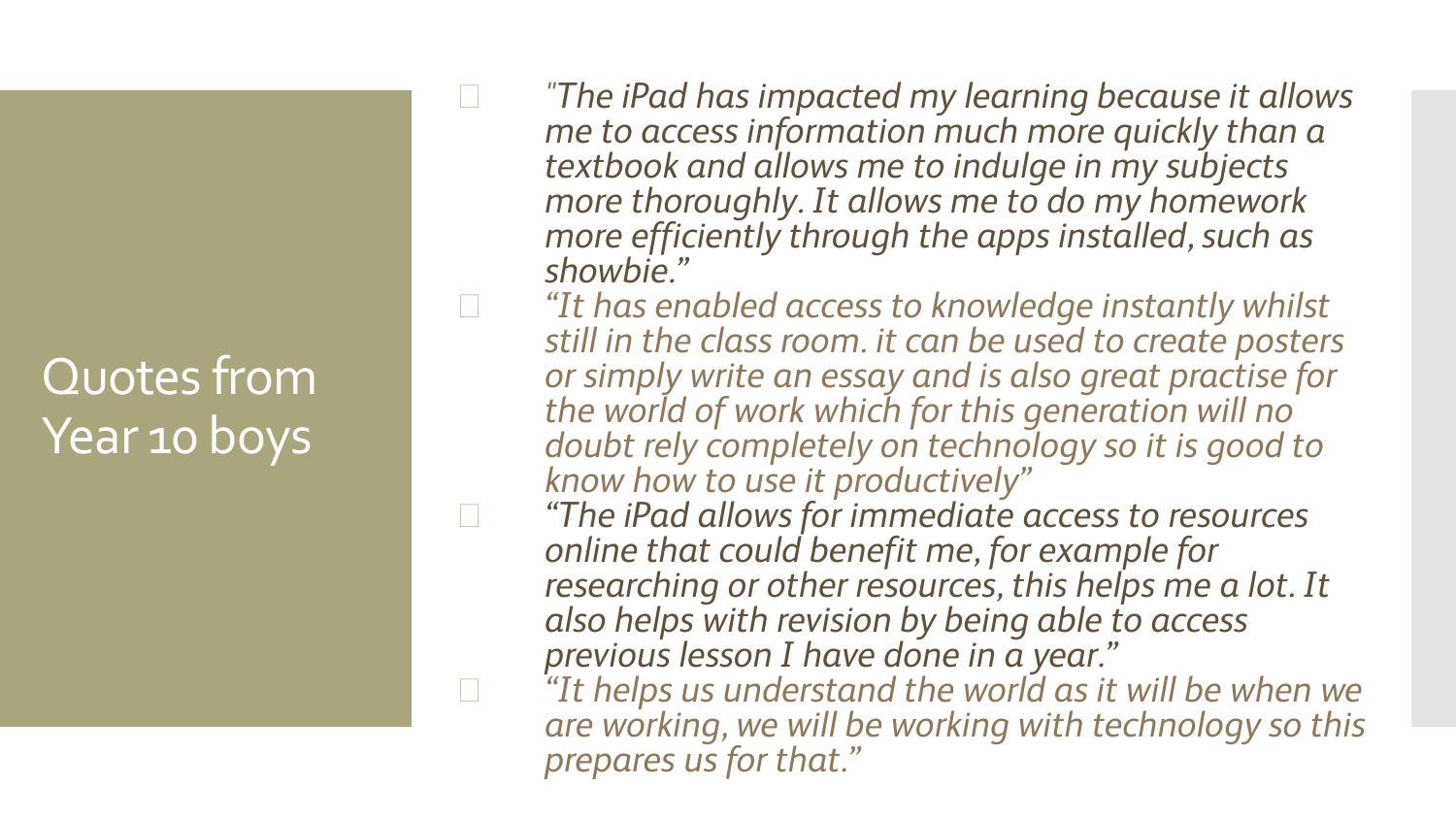#### More quotes…

 *"It's a lot easier than using a textbook because you can have different apps for each subject and it makes the iPad an electronic textbook."*

 *"We can be tested easily and it can help us for our homework e.g. taking a photo of the homework written on the white board."*

 *"The iPads certainly make work and lessons more fun and interactive. It also helps the teacher issue help to pupils that need it."*

 *"It's easier to access information and to receive work. you can also see all of the teacher" comments as soon as they have marked them"*

 *"It has increased the amount of research we can perform in a class, and has encouraged us to explore new technologies and apps that can make our lives easier"*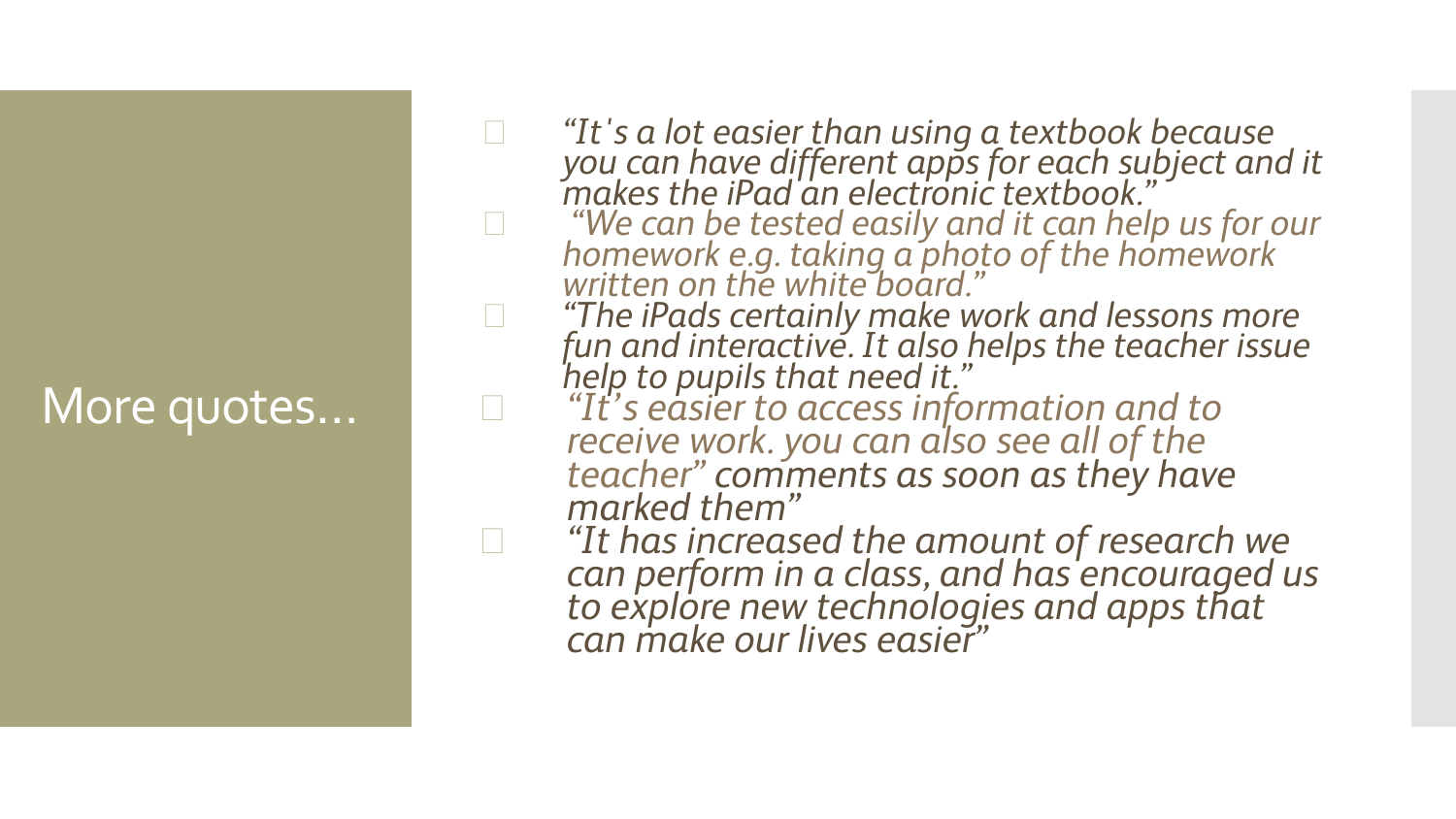### Feedback from staff

- *\* 97% say the iPad has allowed them to develop high level engagement tasks.*
- *\* 97% of staff say the iPad has allowed them to cater for students' personalised learning needs.*
- *\* 90% say the iPad has enhanced AFL.*
- *\* 100% say that using the iPad has increased student access to richer learning opportunities and high quality resources.*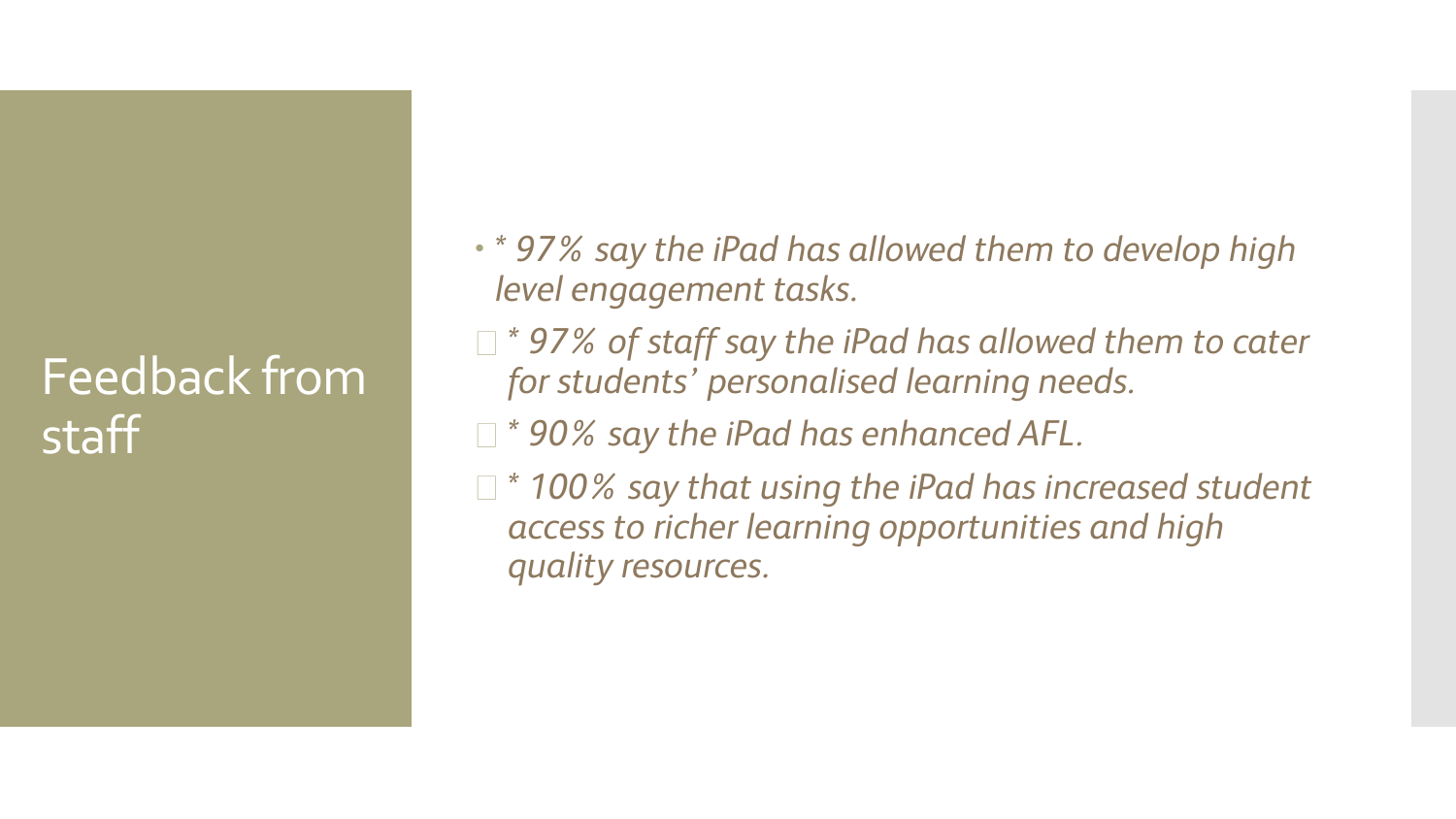Will the iPad always be the right tool?

- *Maybe*
- *Maybe not*
- *The RGSHW will constantly review this process, as expected, and will instigate change when appropriate. Were this to happen, we are committed to ensure that all boys, whatever technology they are using, will be given access to the most rigorous training and opportunities that we can offer*
- *Review just completed – are now committed until 2022*
- *Change – restrictions and keypad*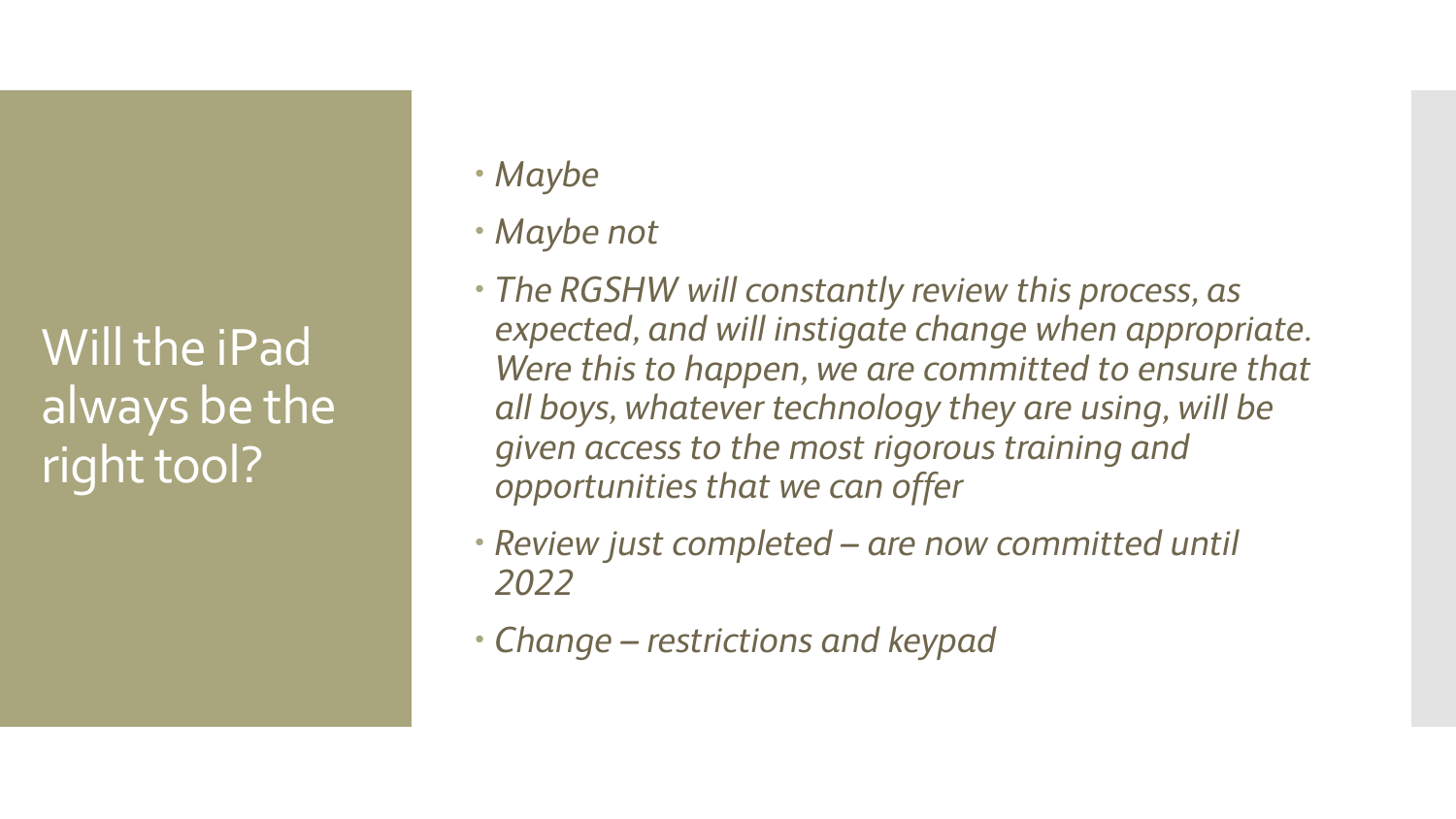



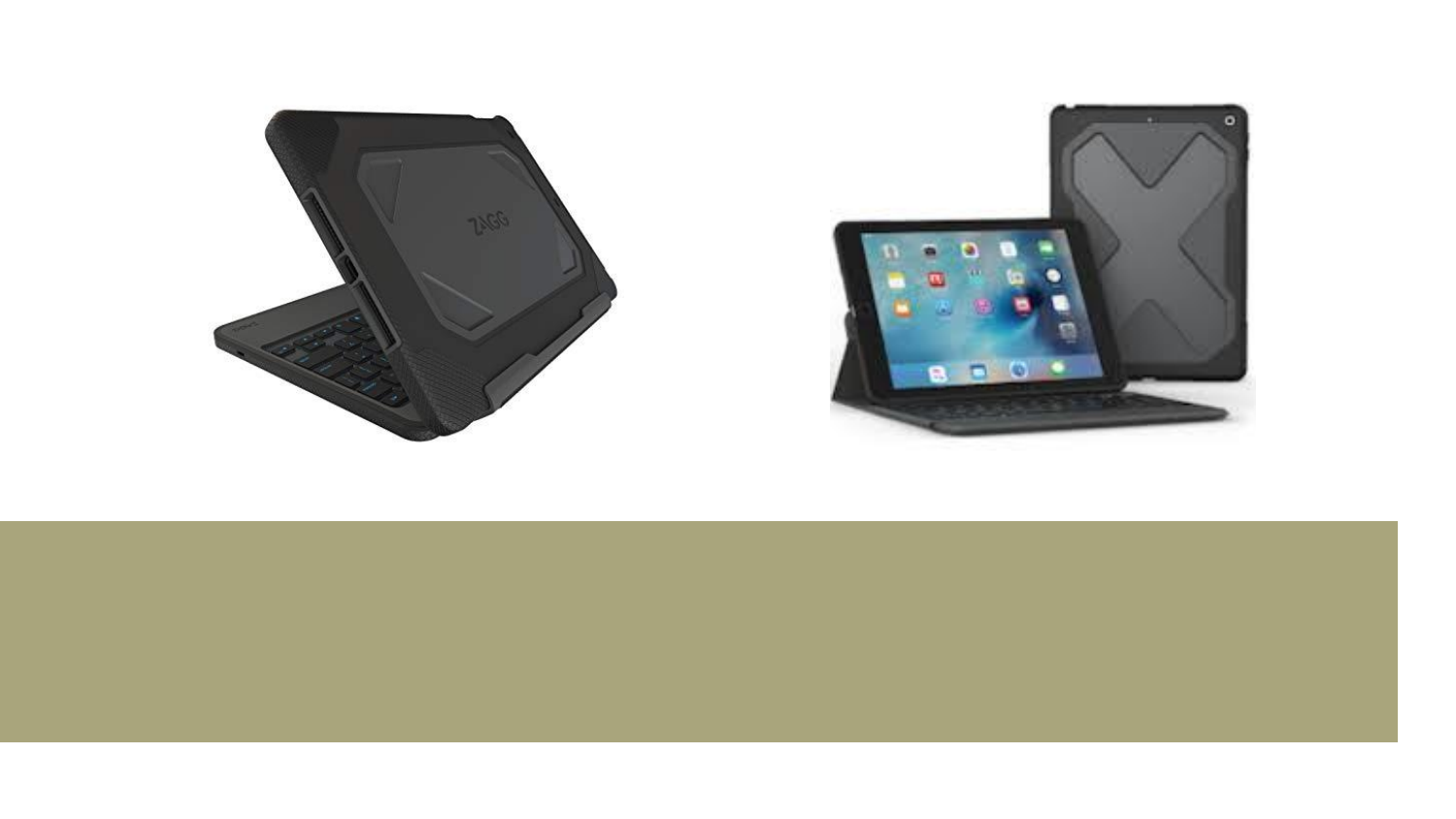**Different** iPads, and funding – your options

- *Buy your own iPad for your son Any iPad – recommend at least 32GB storage*
	- *Wi-Fi not Cellular*
	- **Please provide a keypad**
		- *Recommend a robust case*
- *Participate in the School iPad programme iPad 32GB Wi-Fi only*

 *In cases of hardship, please write to the Headmaster requesting financial assistance*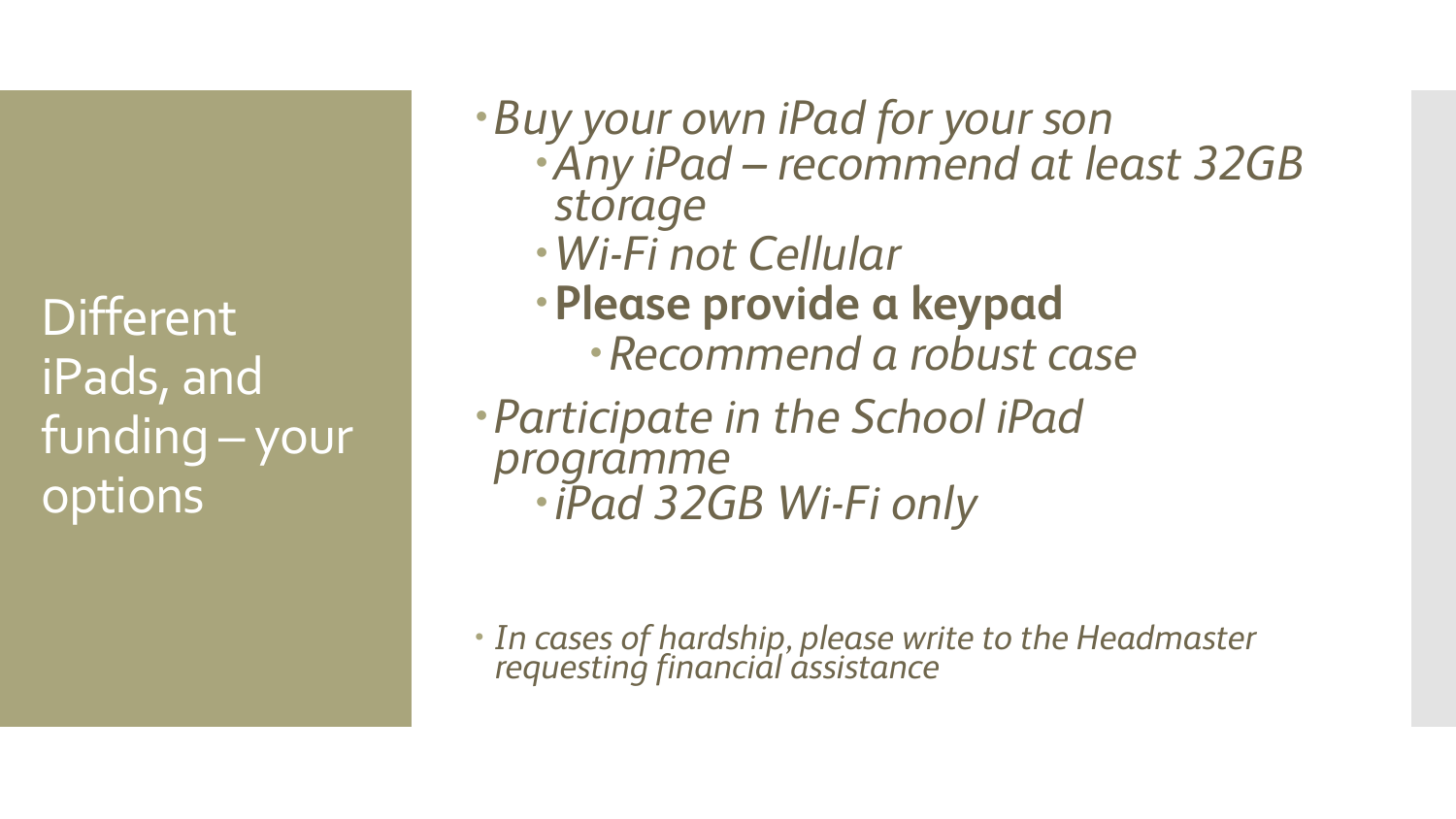The School Programme – our partners

 *Donation Management System Learning Foundation: Peter Thorn-Davis Portal (new this year)*

*iPads*

*Jigsaw24:* 

*Insurance*

*Compucover*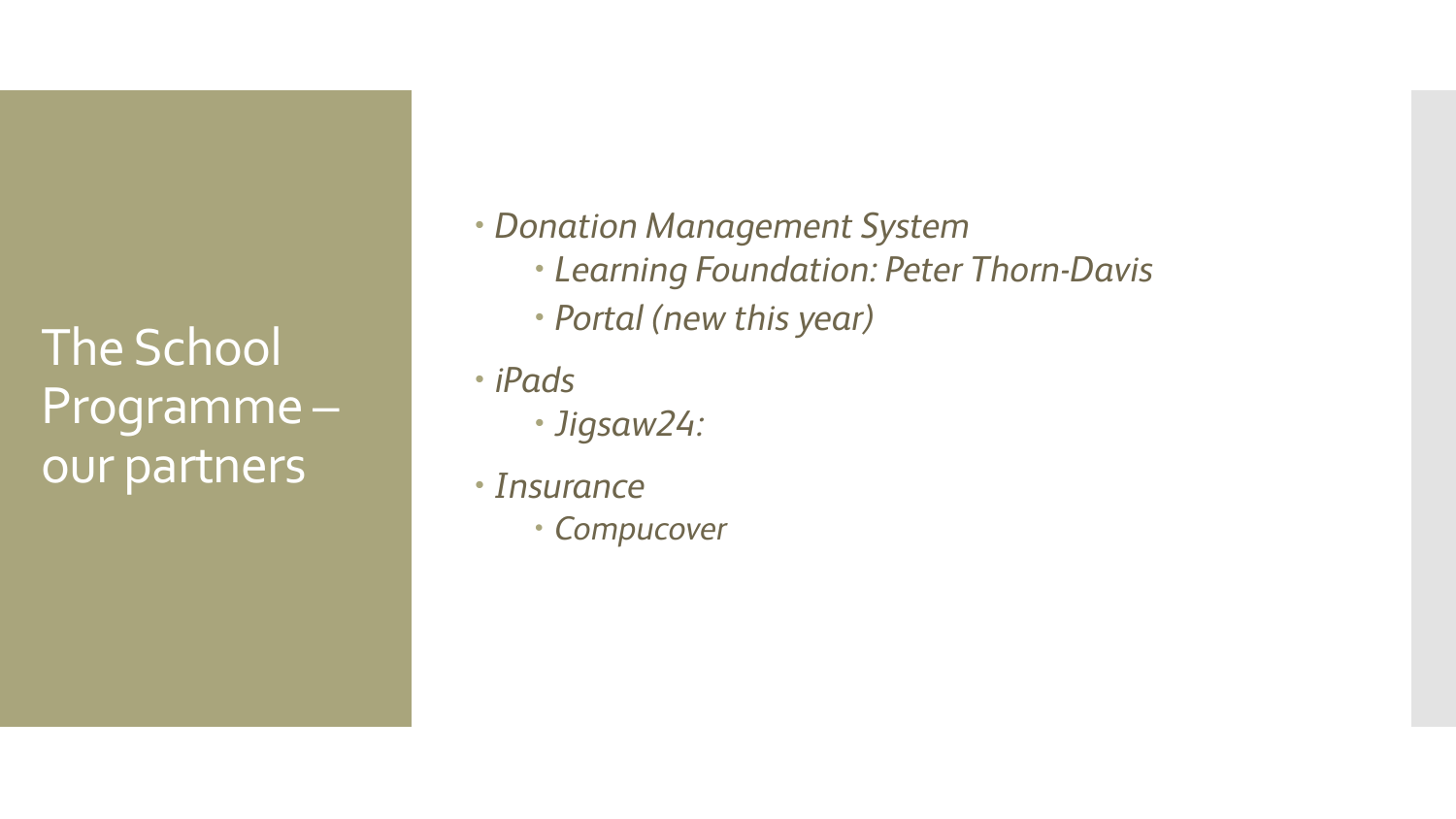What does the school programme offer?

*iPad 32GB with WiFi,* 

- *Robust case* **with keypad** *(which must be used)*
- *Two year warranty*
- *Insurance (Accidental theft and damage) Terms and conditions apply*
- *Available for school and home use*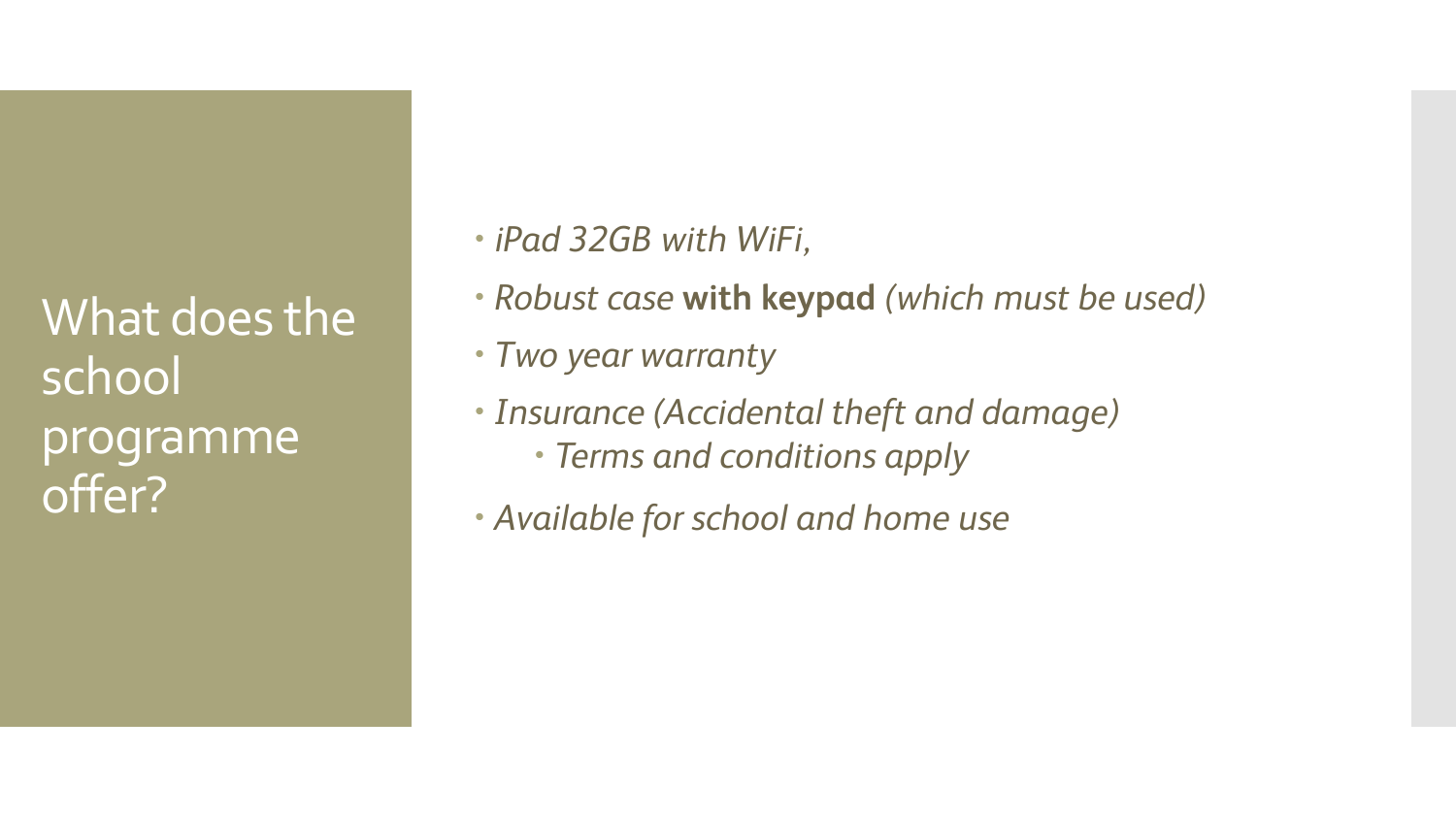The principles of the school programme

- *Equality of access; so that all boys receive benefits not just those boys whose parents can afford to contribute*
- *Sustainability of funding; so that the equipment can be maintained and replaced in future years*
- *Home use; so that boys can use the technology to extend to the home and family the learning that teachers provide in the classroom*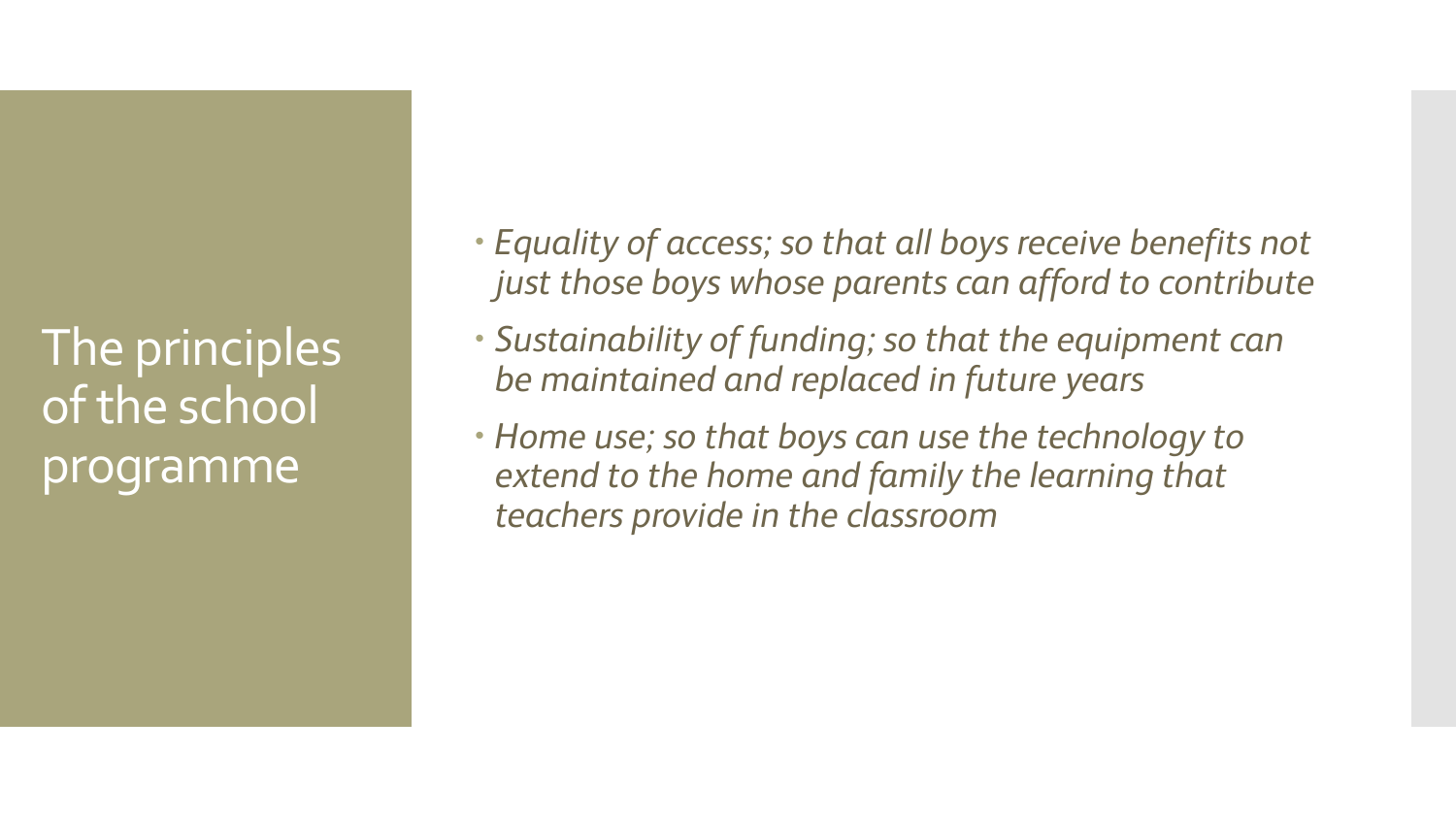[https://learningfoundation.org.uk/compulsory](https://learningfoundation.org.uk/compulsory-video/)video/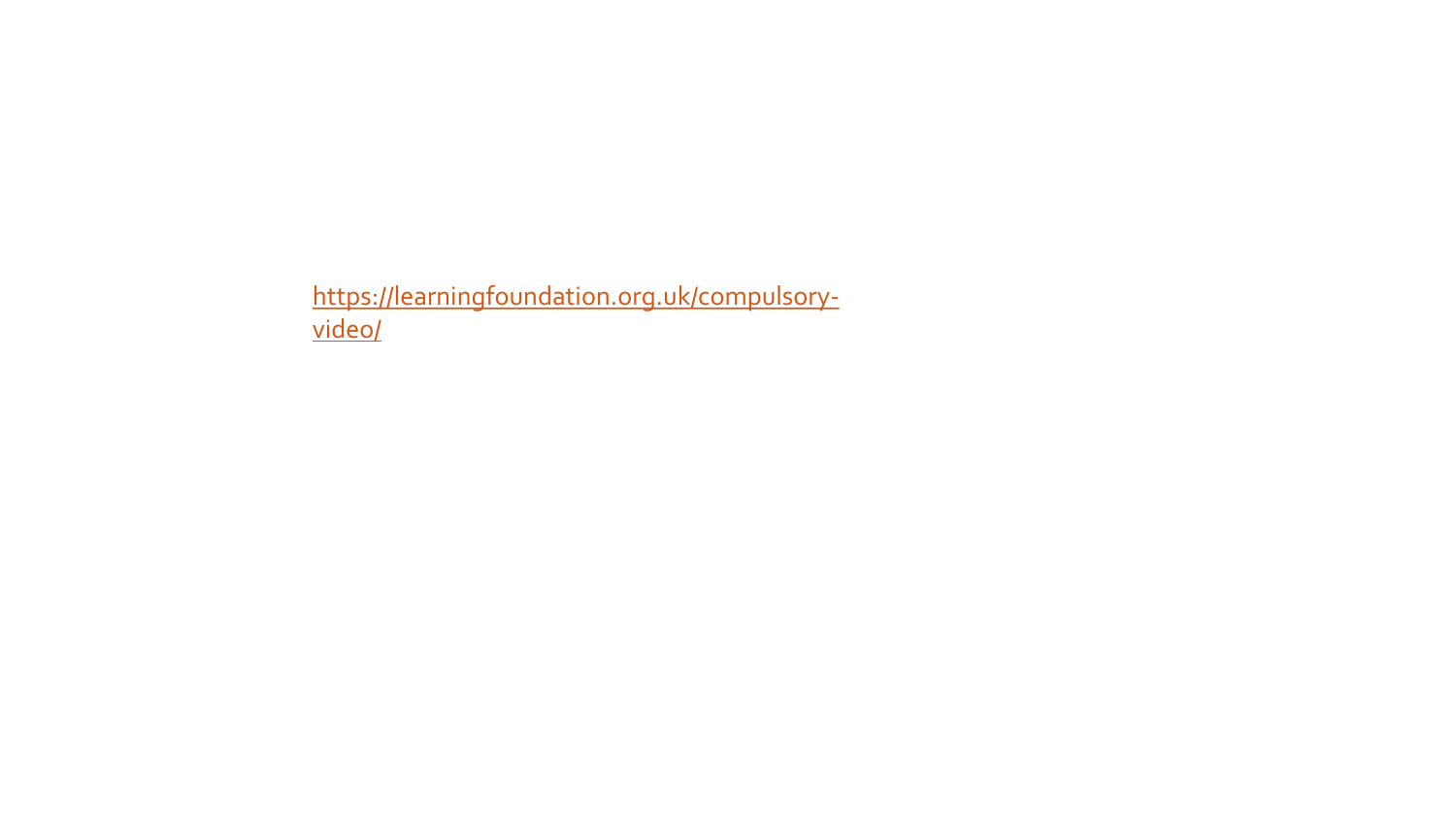How does the school programme work?

- *You make a monthly or upfront donation to the school (via The Learning Foundation)*
- *Your son gets use of an iPad, at home and at school, for two years*
- **After two years you will get the option to buy the iPad at the market value at that time. The current estimate of which is £56 including VAT**
- *Note: The iPad remains the property of the school until the option to buy is taken up*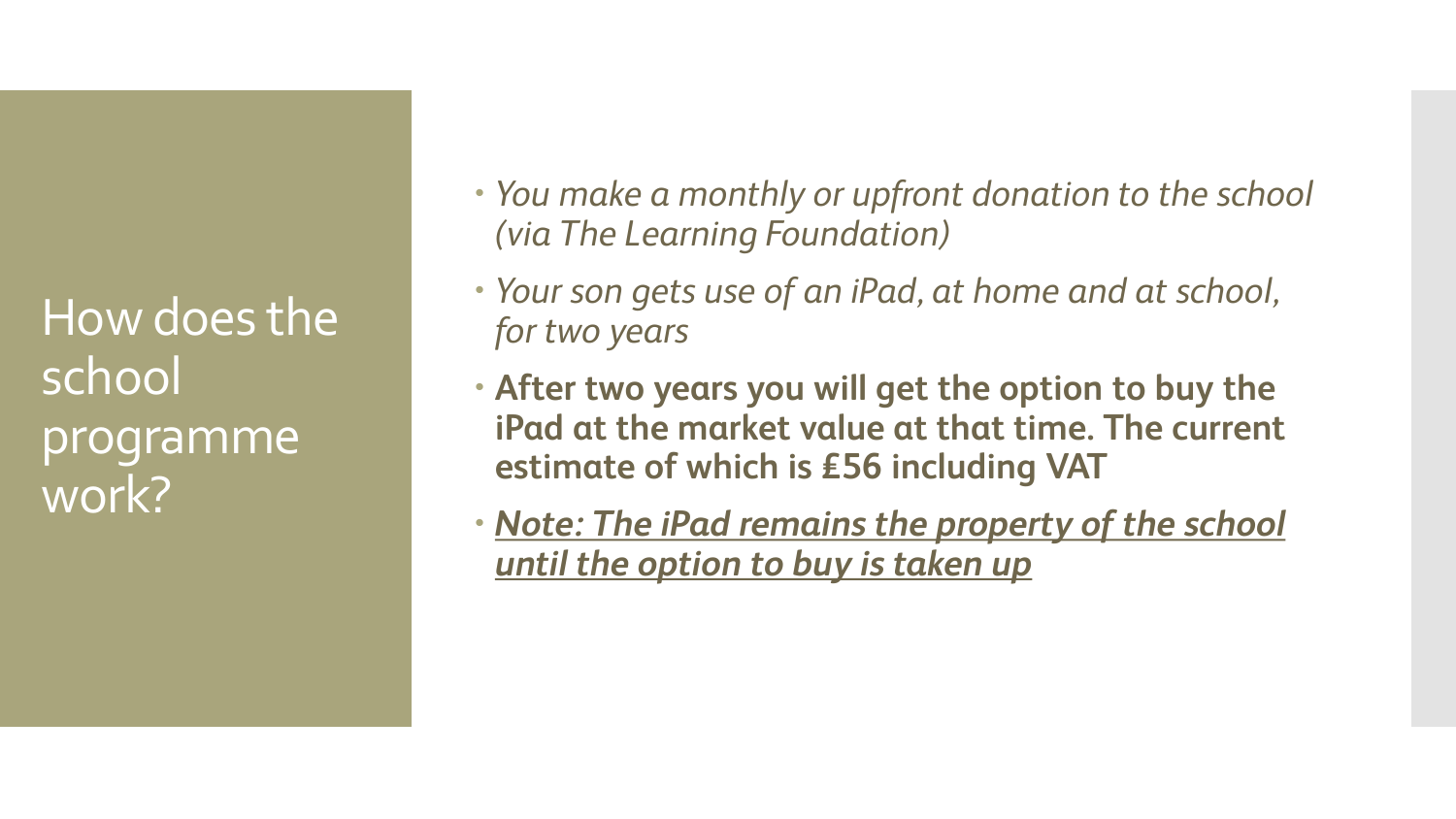The Learning Foundation and Gift Aid

- *The Learning Foundation is a registered education charity that will be collecting your donations on our behalf to save us administration costs. They will collect your donation as one upfront payment or every month, (as you decide), apply for Gift Aid where applicable and then grant the money back to the school to pay the programme expenses*
- **Gift Aid: It is vital that you "tick the gift aid box" if you are a UK taxpayer;** *otherwise the cost of administering the collection of monthly donations has to come out of your donation.*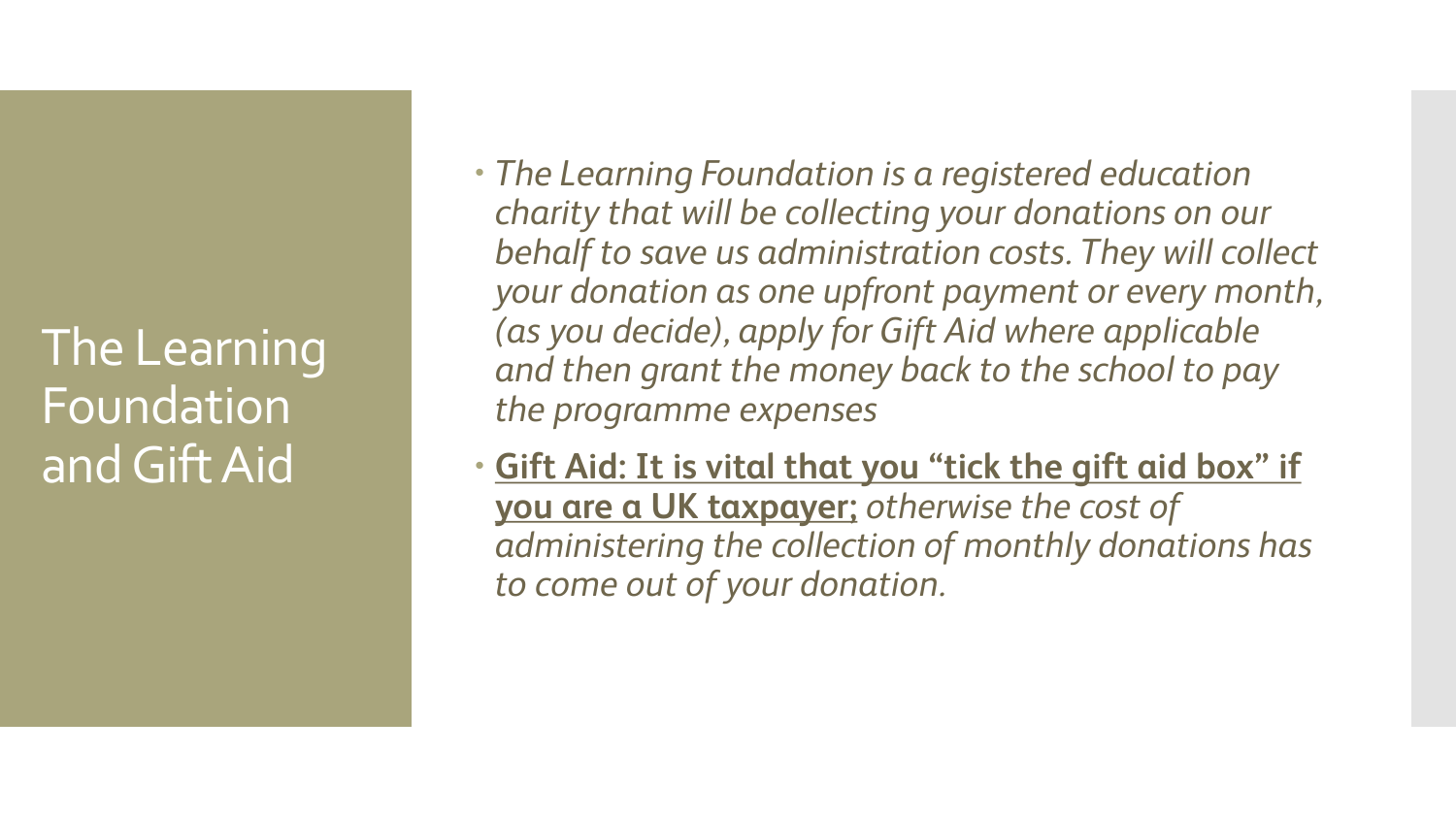The school programme – how much am I asked to contribute?

| <b>Device</b>   | <b>Monthly</b><br>for two years | Monthly x<br>24(a) | Cost to buy at<br>end of two<br>years (b) | Total (a+b) |
|-----------------|---------------------------------|--------------------|-------------------------------------------|-------------|
| IPad 32Gb wi-fi | £14.50                          | £348               | £56                                       | £404        |
|                 |                                 |                    |                                           |             |
|                 |                                 | One-off (a)        | Cost to buy at<br>end of two<br>years (b) | Total (a+b) |
| IPad 32Gb wi-fi |                                 | £295               | £56                                       | £351        |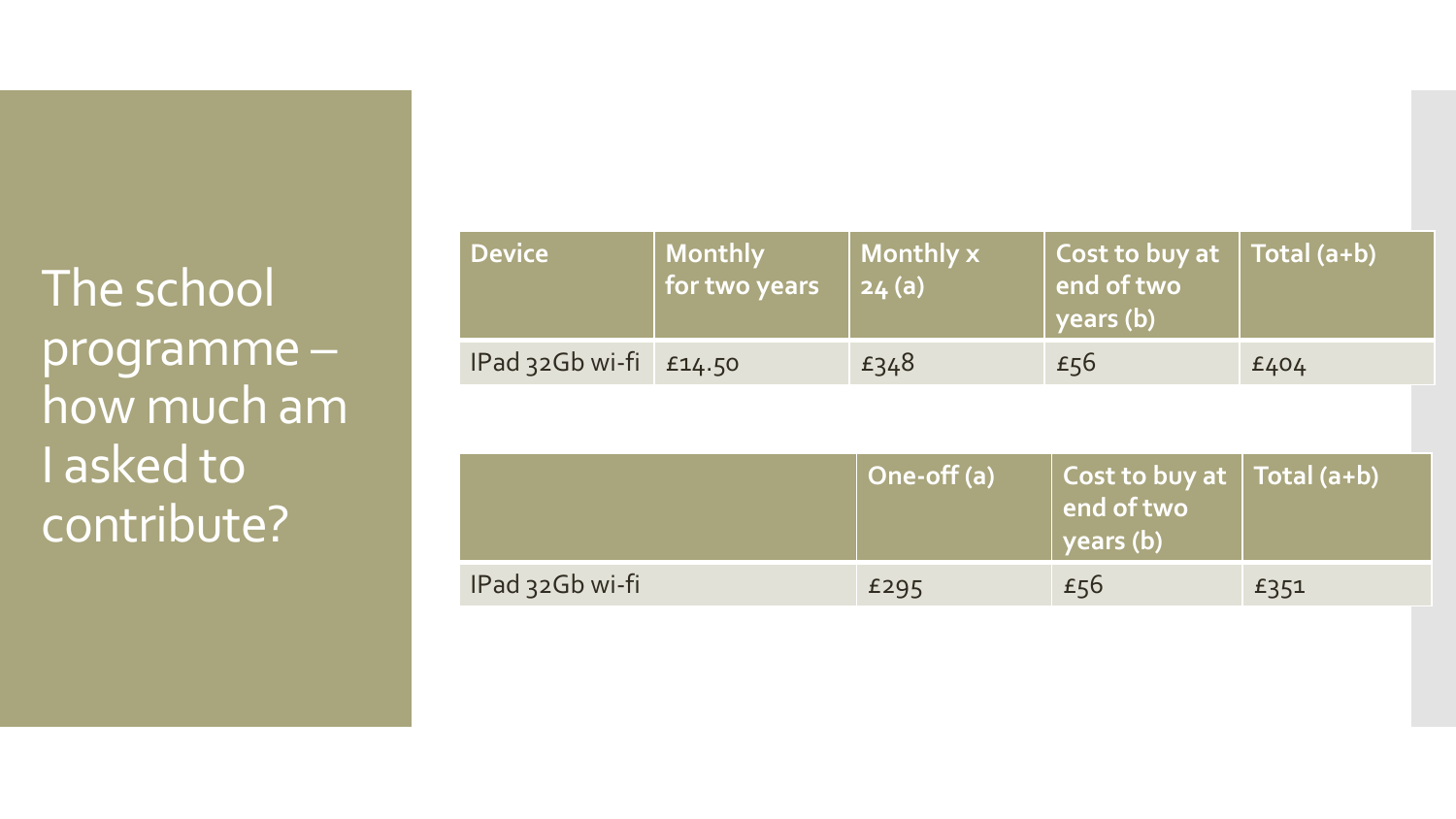Is the school programme good value?

| Example online cost             | £319                       |  |  |  |
|---------------------------------|----------------------------|--|--|--|
| 2 year warranty                 | <b>Guarantee included?</b> |  |  |  |
| Case                            | £40                        |  |  |  |
| Insurance for two years:        |                            |  |  |  |
| £35 p.a excess might be payable | £70                        |  |  |  |
| Total                           | £429                       |  |  |  |
| School upfront donation         |                            |  |  |  |
| plus purchase at end            | £351                       |  |  |  |
| <b>School monthly donations</b> |                            |  |  |  |
| x 24 plus purchase at end       | £404                       |  |  |  |
|                                 |                            |  |  |  |

**iPad 32GB wi-fi**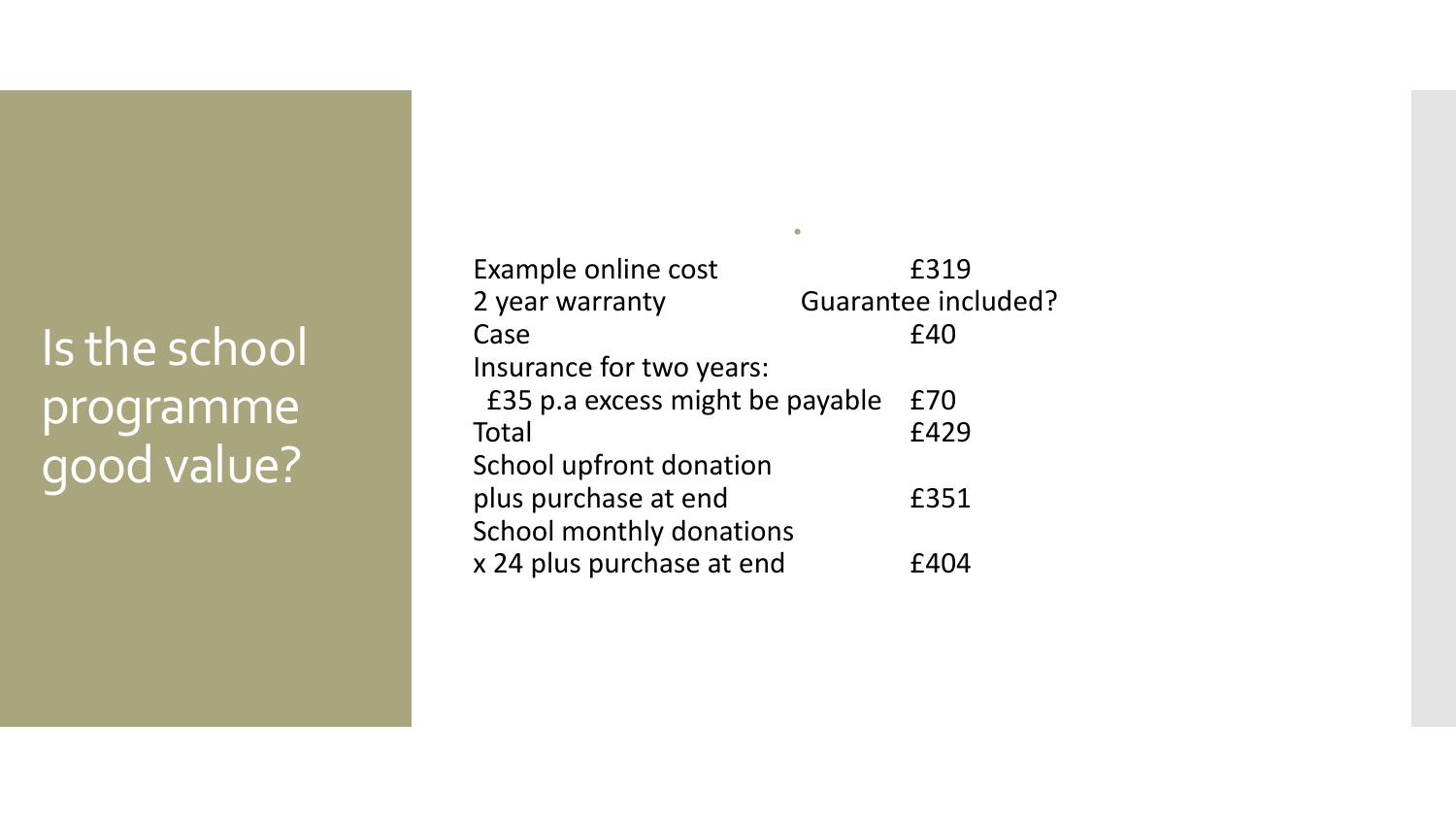How do we keep your sons safe?

#### **CISCO MERAKI MDM SOFTWARE**

- *Face Time*
- *iMessage*
- *Blocks explicit content in Bookstore*
- *Blocks Siri*
- *Blocks in App purchases*
- *Blocks Game Centre*
- *Blocks host pairing*
- *Controls PG rating for movies/TV shows*
- *Apps limit to 12+*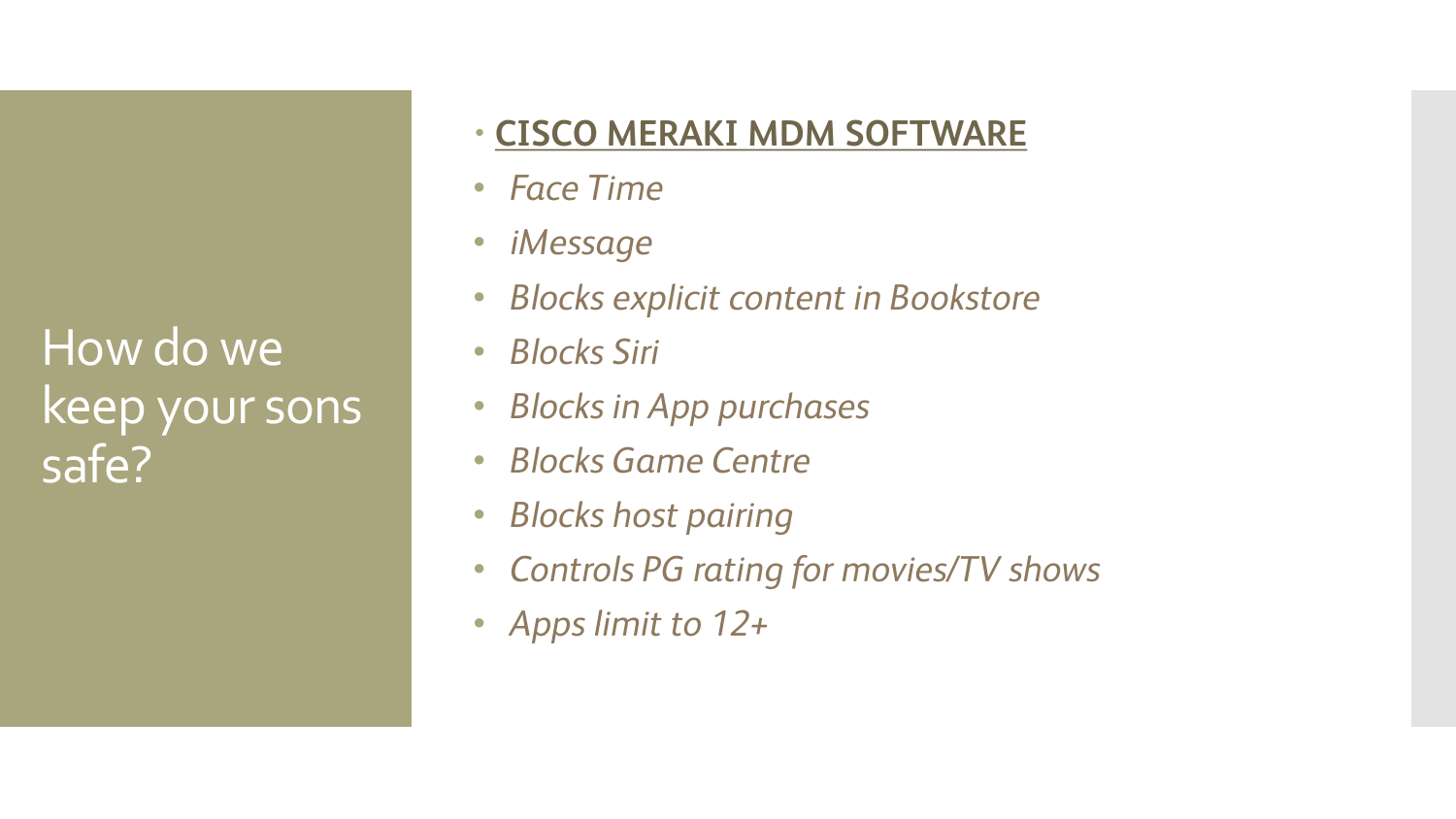## Timetable

| 25 <sup>th</sup> June     | Portal opens for requesting iPads using the<br><b>School Programme</b> |
|---------------------------|------------------------------------------------------------------------|
| 6 <sup>th</sup> September | Portal closes                                                          |
| 22 <sup>nd</sup> October  | Parents collect their own devices                                      |
| 23rd October              | <b>Student BYOD</b>                                                    |
| 12 <sup>th</sup> November | Student training                                                       |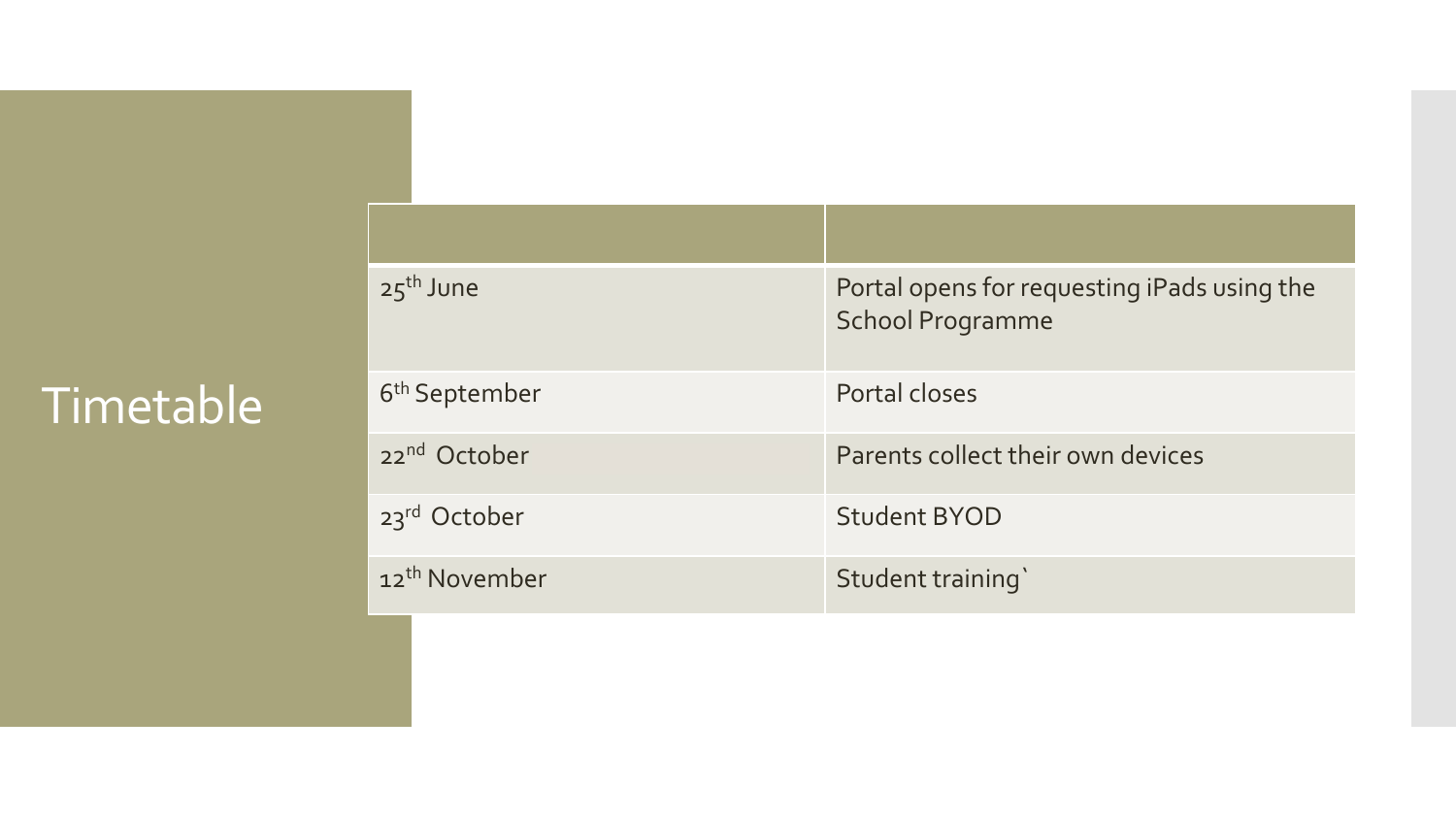A few questions and answers

- **What if I don't want to take part?** *While we would encourage all families to take part, it is your right to choose not to do so. If you opt out your child will not be provided with an iPad to take home*
- **Who owns the iPads?** *The iPads are the property of the school and are provided to the students at the discretion of the school. Your contribution is a charitable donation towards the programme, not a payment towards the iPad.*
- **What happens at the end of two years?** *The school has no*  plans to retain the devices after the end of the scheme. They will *be offered to parents for a small fee linked to the market value at that time in line with Gift Aid rules*
- **What happens if the iPad gets damaged or lost?** *The iPad will be insured for accidental damage (provided it is in the recommended case) and theft. However, if your child loses the iPad or is careless and damages it you will be asked to cover the cost of repair or replacement*